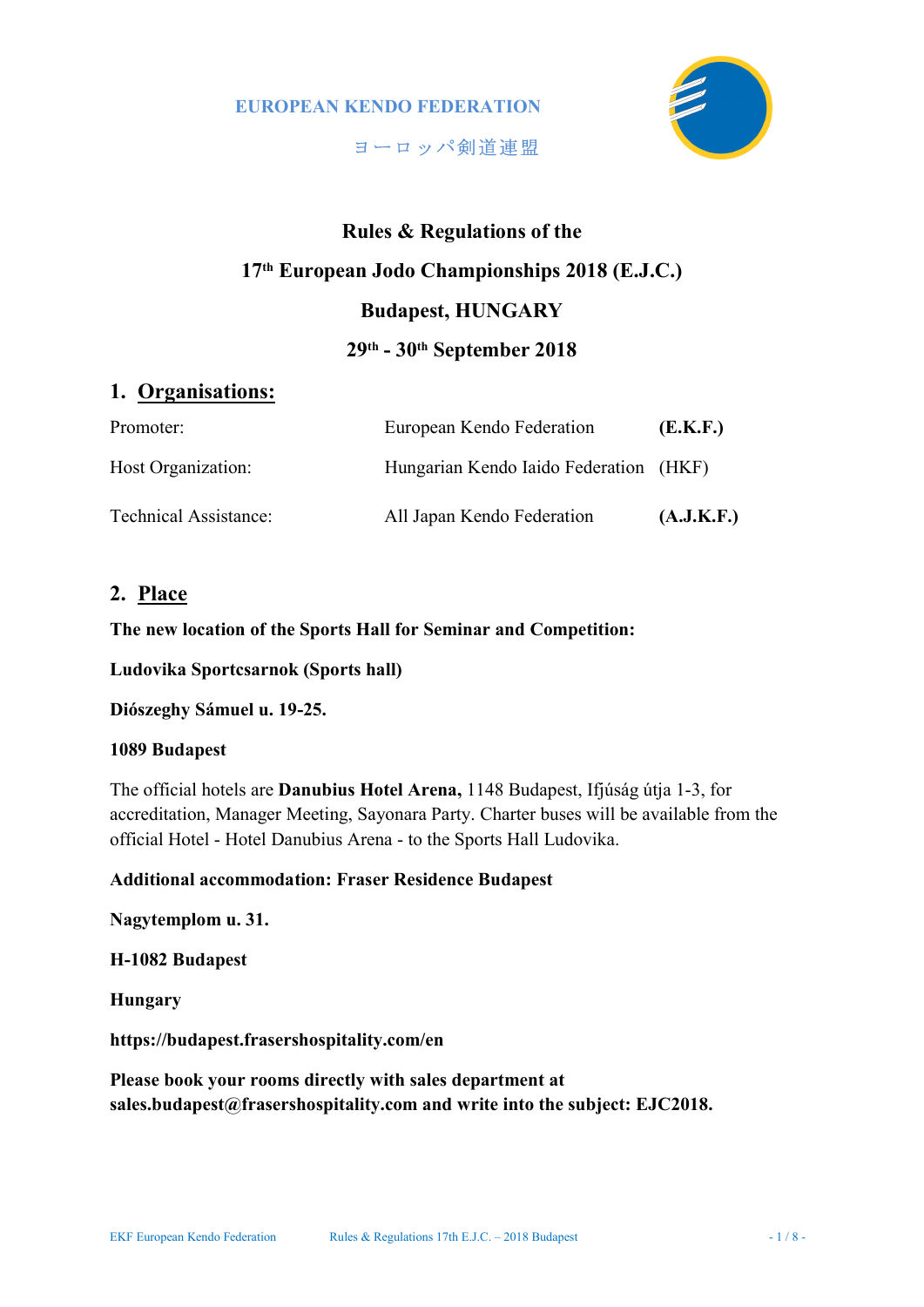

ヨーロッパ剣道連盟

# 3. Date

Saturday  $29^{th}$  – Sunday  $30^{th}$  September 2018. Saturday is seminar day, Sunday competition and exam day.

Arrival of delegations and registration will be opened on Friday 28<sup>th</sup> September 2018.

# 4. Events & Schedule

See draft schedule on host organisations website: http://www.ejc2018.hu

Contact address: info@ejc2018.hu

# 5. General Refereeing Rules

The regulation of the matches will follow "The Rules and Regulations of Jodo Shiai and Shinpan", published by A.J.K.F., as closely as possible.

A competitor who does not show up at the court within 5 minutes after the caller called out his or her name is regarded as default and disqualified.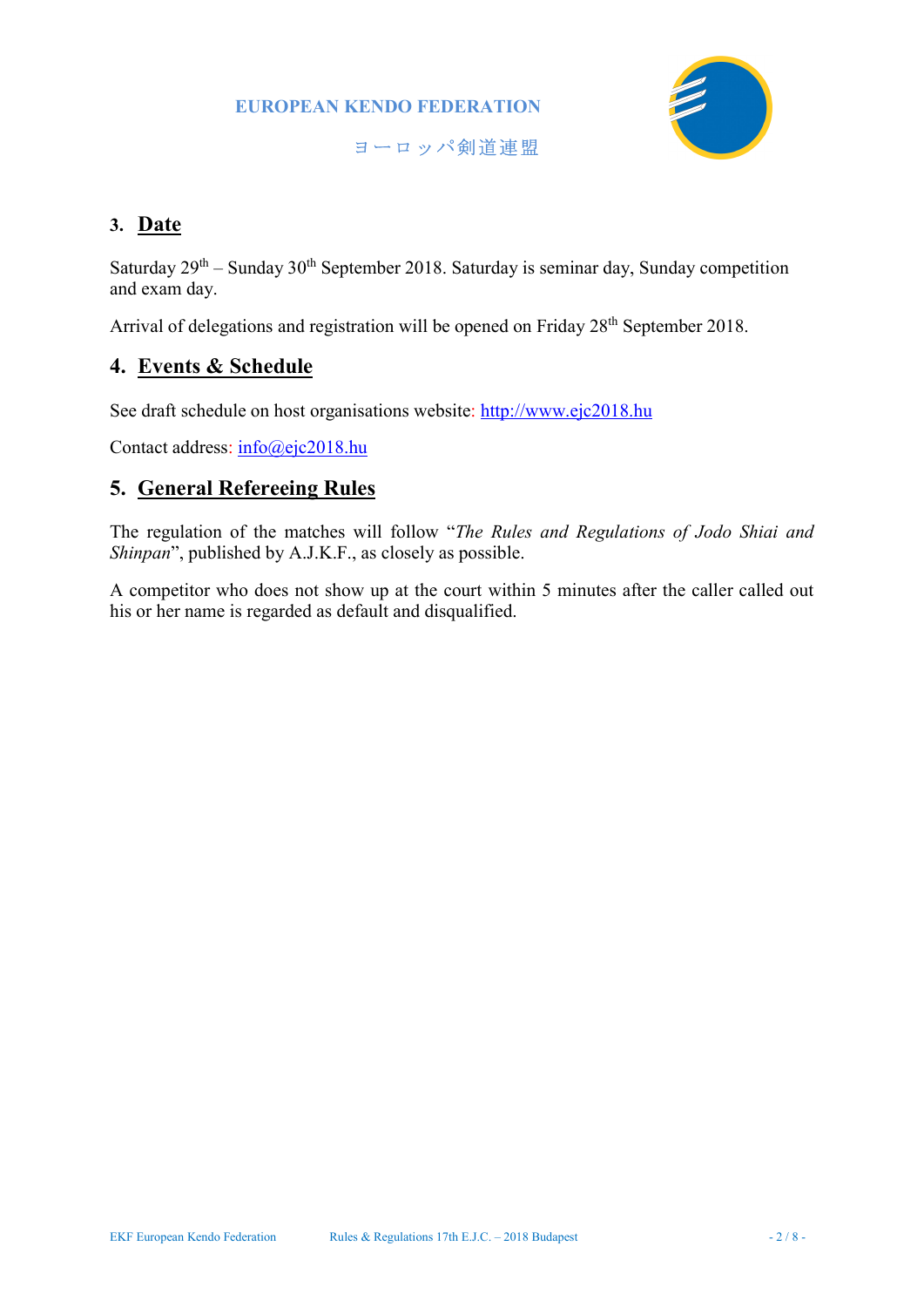

ヨーロッパ剣道連盟

# 6. Content of the Championships

The content of the E.J.C. is as follows:

- Individual National Championships for maximum two competitors (male or female) divided into the following 6 categories:
	- 1. Mudan (kyu)
	- 2. Shodan  $(1<sup>st</sup> dan)$
	- 3. Nidan  $(2<sup>nd</sup> dan)$
	- 4. Sandan  $(3<sup>rd</sup> dan)$
	- 5. Yondan  $(4<sup>th</sup>$  dan)
	- 6. Godan  $(5<sup>th</sup>$  dan)
- National Team Championship with teams composed of 3 persons.

Every Championship gives right to the attribution of an official "European Champion" title, together with one "Vice-Champion" and two ex-aequo third places. Also, for every championship, minimum one personal so called "Fighting Spirit" trophy is awarded.

### 7. Individual Championships

#### 7.1 Competitors

A maximum of two competitors per country (male or female) will be allowed to participate for each category. The competitors must have the exact grade of the category in which they participate at the time of the competition. The grade is verified at the registration in the final entry. The grade or the category cannot be changed after the final entry is closed. In case the competitor is promoted to higher grade after the final entry, he/she will not be able to participate in the competition. (See also rule 09.4).

#### 7.2 Kata

For every match in all categories, 3 kata shall be performed. The kata for the categories Mudan through Godan will be selected from the A.J.K.F. Jodo Kata (Shitei Waza). These Shitei Waza will be announced to the competitors before the start of the Individual Championship.

#### 7.3 Judging

Only the Shidachi (Jo side) will be judged. The Uchidachi may be any of the competitors who are not competing at that moment. All registered competitors have to be available to act as Uchidachi. However, the Shidachi may choose any registered competitor to act as his/her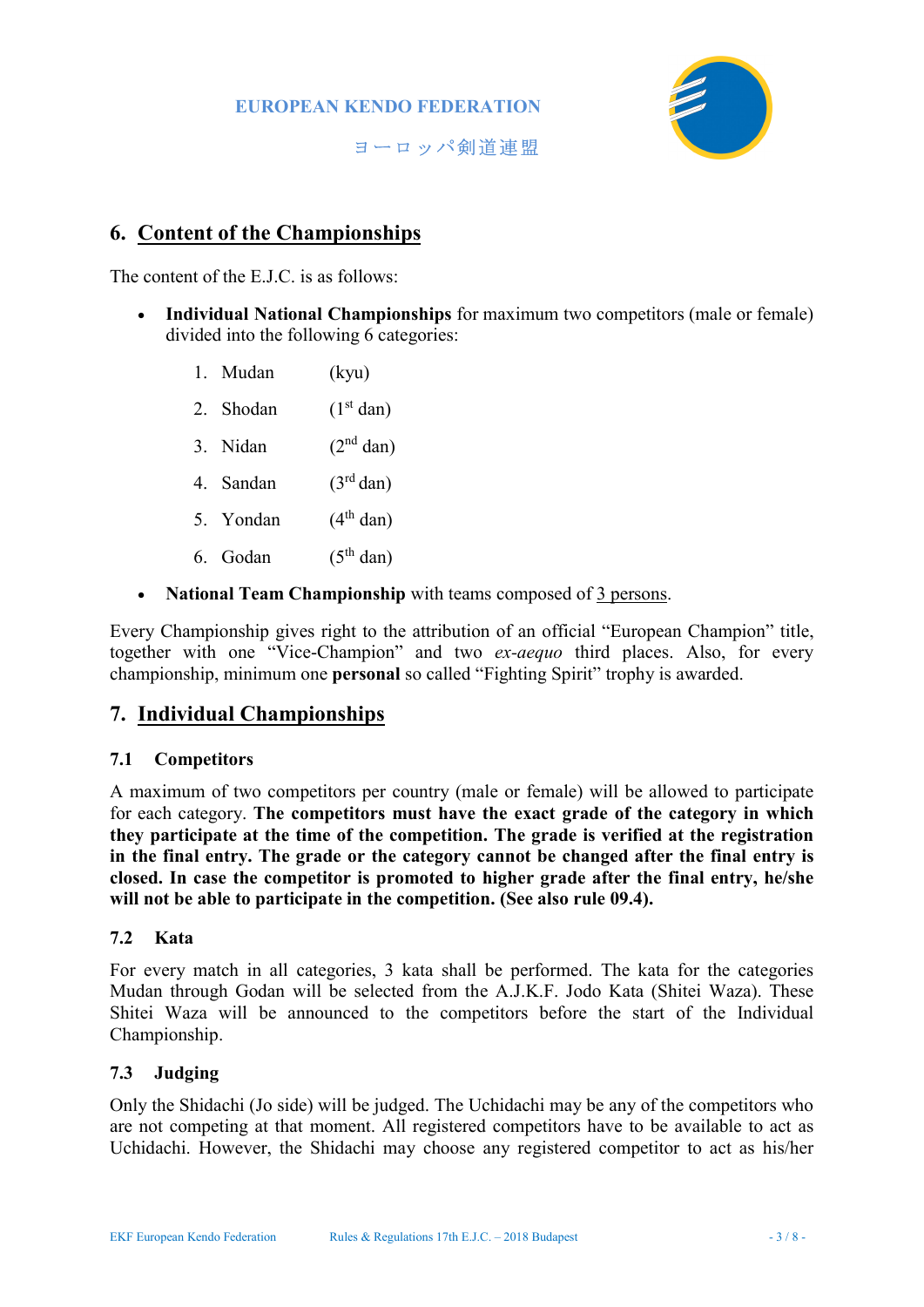

ヨーロッパ剣道連盟

Uchidachi. The Dan of the Uchidachi may not exceed the Dan of the Shidachi by two and shall be limited to Godan.

#### 7.4 Pool system

The competitors will be divided into as many pools of three as possible. If the inscriptions make it necessary, pools of two (2) or pools of four (4) will be included.

The 4 competitors who received the medals at the previous Individual Championships will be seeded into different pools and moved to the far end of the grid. As much as possible, competitors with the same nationality will be kept out of the same pool.

#### The order of matches will be announced. Pools can be combined respecting the principle of separation as mentioned above in the previous subparagraph.

The ranking of the individuals out of the same pool will be based on the following:

- 1. The number of matches won;
- 2. If this is equal, the number of flags is counted;
- 3. If this is equal as well, a "knock out" match of only one Shitei Waza will be played. The Court Judge will announce the Shitei Waza before the start of the match.

The first two out of each pool will move on to the Tournament matches.

#### 7.5 Tournament

The tournament operates under the knock out system. The first two out of every pool will be entered on the tournament grid, respecting the principles of separation (refer to Section 07.4.) as much as possible. The 1st placed of one pool will compete with the 2nd placed of another pool.

# 8. Team Championships

#### 8.1 Competitors

Every country is represented by a team of 3 or minimum 2 competitors, chosen freely before every fight out of the maximum of 4 officially entered inscriptions. The first one is Sempo, the second or vice-captain is Chuken, the third is the captain or Taisho. In teams of two, the Chuken position (middle position) remains vacant.

The grade of the competitors may range from Mudan up to, and including, Godan, but the total of the Dan of the three players shall not exceed ten. Mudan are counted as a Shodan.

For the first round, the names and the order of combat will be handed in to the Head Judge of the Shiaijo or the administration table, at the official start of the competition, at the latest. Afterwards, this information will be handed in immediately after the end of the previous fight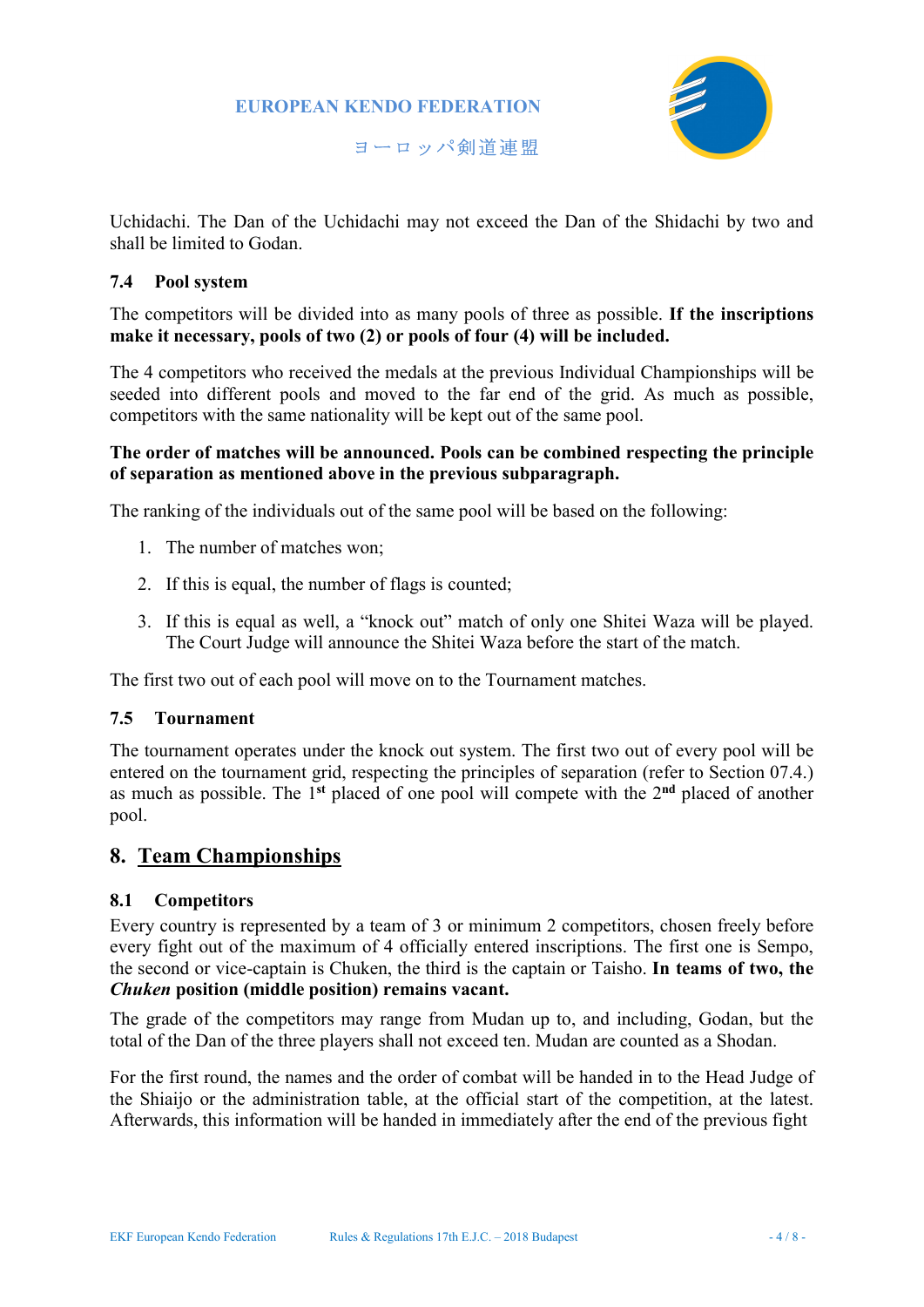

ヨーロッパ剣道連盟

#### 8.2 Kata

For every match, 3 Kata shall be performed. Kata will be selected from the A.J.K.F. Jodo Kata (Shitei Waza) and will be announced to the competitors before the start of the competition.

### 8.3 Judging

On the 1<sup>st</sup> match, the Senpo is judged with the Taisho as Tachi. On the 2<sup>nd</sup> match, the Chuken is judged, again with the Taisho as Tachi. On the  $3<sup>rd</sup>$  match, the Taisho, is judged with the Chuken as Tachi.

| Match         | Judged | Tachi                              |
|---------------|--------|------------------------------------|
|               | Senpo  | Taisho                             |
| $\mathcal{D}$ | Chuken | Taisho                             |
| 3             | Taisho | Chuken (or Senpo in a team of two) |

#### 8.4 Pool system

Teams will be divided into as many pools of three as possible. If the inscriptions make it necessary, pools of two (2) or pools of four (4) will be included.

The 4 teams who received the medals at the previous Team Championships will be seeded into different pools and moved to the far end of the grid.

### The order of matches will be announced. Pools can be combined respecting the principle of separation as mentioned above in the previous subparagraph.

The ranking of the Teams out of the same pool will be based on the following:

1. The number of team matches won;

#### 2. If this is equal, the number of individual fights won is counted;

- 3. If this is equal, the number of flags is counted;
- 4. If this is equal as well, a "knock out" match of only one Shitei Waza will be played by the Taisho with Senpo or Chuken. The Court Judge will announce the Shitei Waza before the start of the match.

The first two teams out of each pool will move on to the tournament matches.

#### 8.5 Tournament

The tournament operates under the knock out system. The first two out of every pool will be entered on the tournament grid, respecting the principles of separation (refer to Section 08.4.) as much as possible. The  $1<sup>st</sup>$  placed of one pool will compete with the  $2<sup>nd</sup>$  placed of another pool.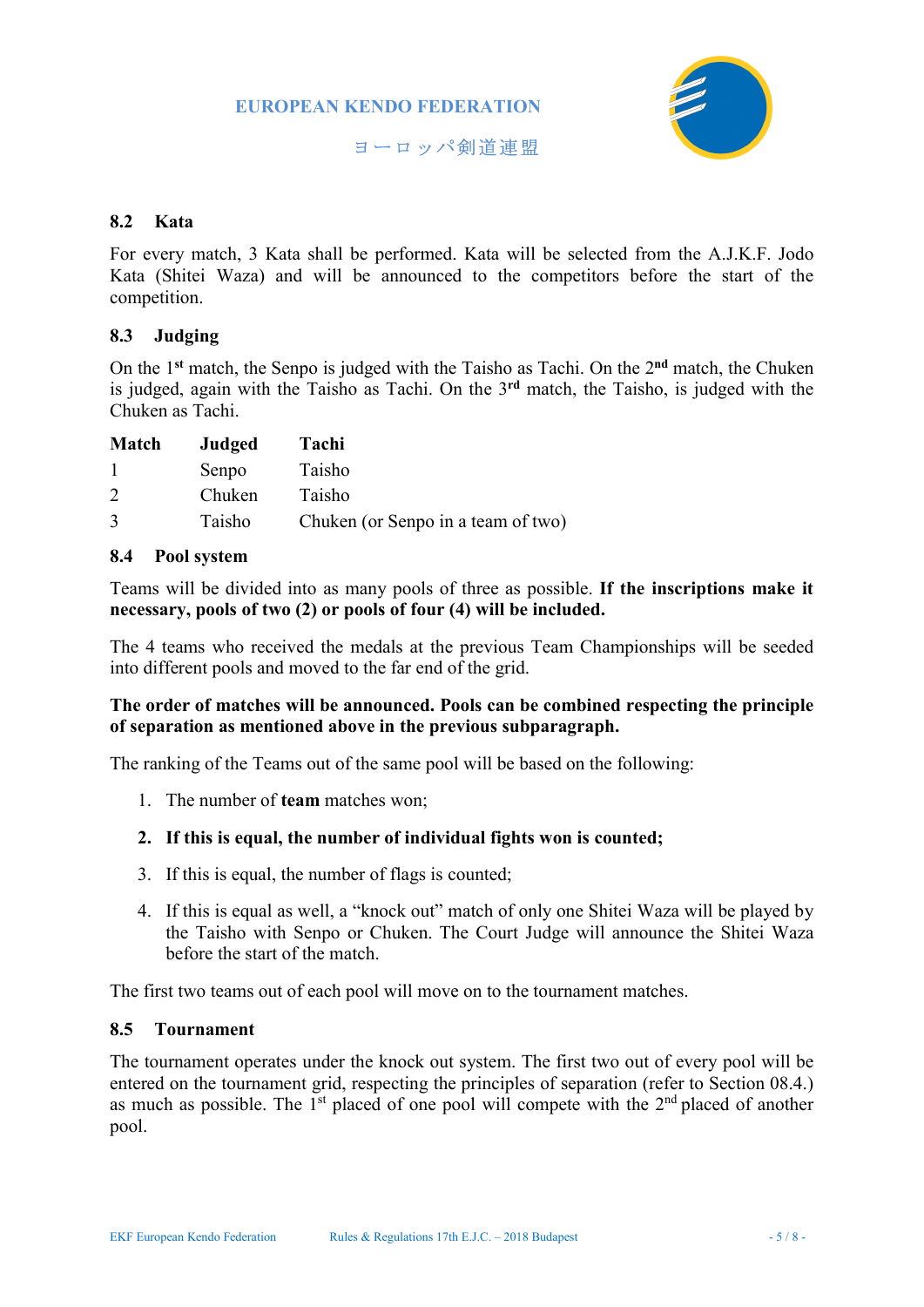

ヨーロッパ剣道連盟

# 9. Rules and Conditions for the Qualification of the Competitors

09.1. Every competitor must be a member of an organization adhering to the E.K.F. and be mentioned on the official inscription lists handed in for every category in due time by that organization.

09.2. Every competitor must have the nationality of the country he or she represents (the passport serves as proof) and be at least 18 years old at the time of the Championships. No exceptions on age will be granted.

Exceptions as to nationality can be allowed by the EKF President and need to be given prior to registration. Applications for such exceptions shall be made prior to pre-entry deadline. In handling the applications, the EKF President will follow the guidelines of EKF General Assembly at Skopje on 31st March 2016.

09.3. Any competitor may participate in both the Team and the Individual Championships.

09.4. A competitor may participate in a category shodan to yondan while holding the respective grade for a time period that is equal to the grade in years plus 12 months as per the day of the championship. Participation in godan and rokudan categories is not limited to time period in grade. Participation in the mudan category is possible only one time.

 09.5. Team entry and calculation of total number of dan shall be based on compliance with rule 09.04.

09.6. During the online registration procedure of competitors, the EKF database shall only provide the names of possible competitors whose last grading date is not in violation with rule 09.4.

09.7. Every competitor must wear an official *nafuda* (name tag) on the left side of the gi (jacket), showing clearly in Roman characters the names of the country and the competitor. The size shall be 15 cm by 10 cm, the *nafuda* should be black (with white letters), blue (with white letters) or white (with black letters). Ideally the *nafuda* should be the same colour as the jodogi.

# 10. Referees

10.1 The EKF Member Countries are invited to nominate the candidates for Referee selection to the EKF before Pre-Entry-Deadline. The nomination shall be done on the EKF website with the relevant event registration, at the "Flag-Icon – Nominate Shinpan".

10.2. Appointment of Referees of the European Jodo Championship is entrusted to the E.K.F., assisted by the A.J.K.F.; they are chosen among those who are nominated by the E.K.F. Member Countries.

10.3. Referees may not participate as competitors.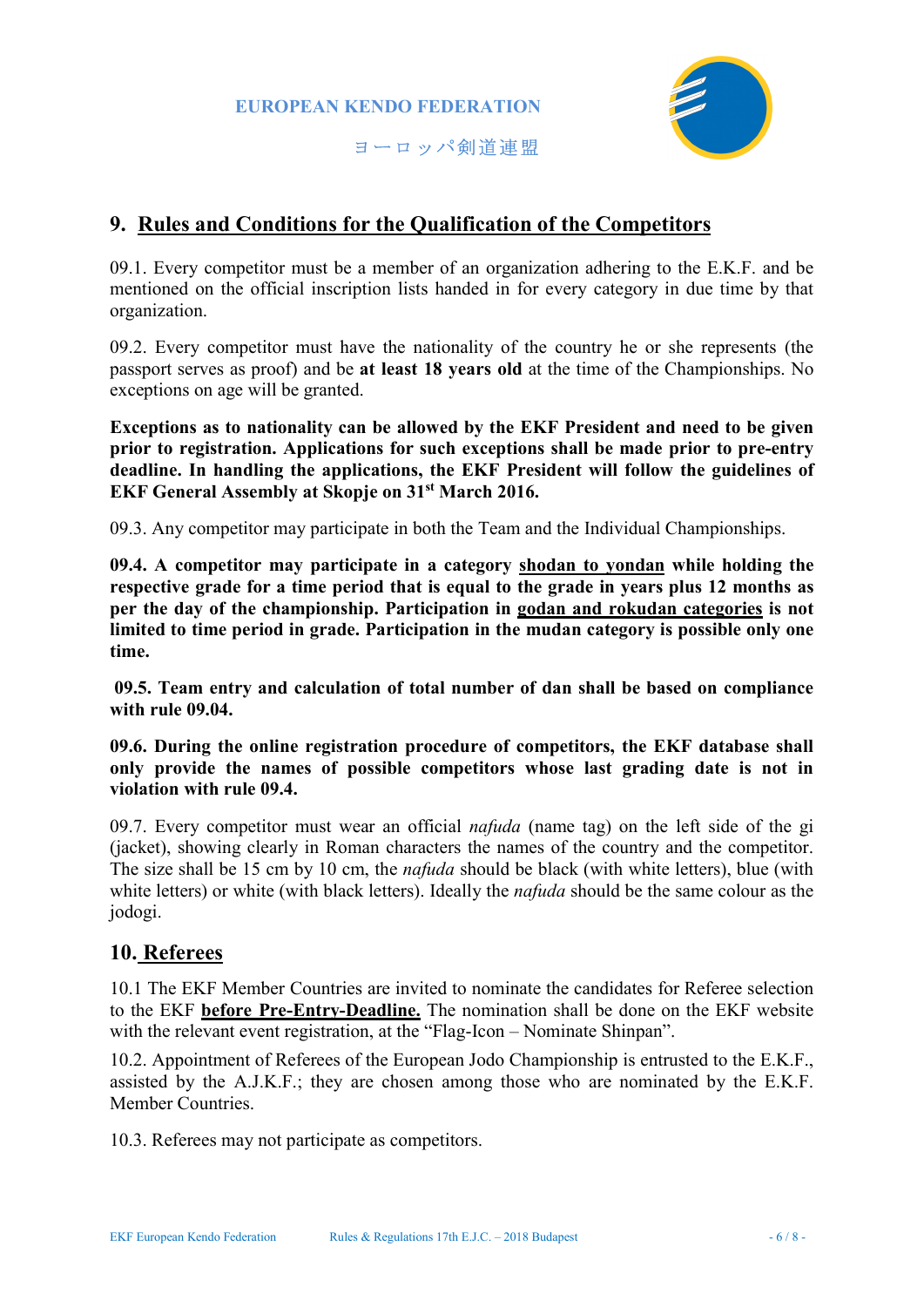

ヨーロッパ剣道連盟

10.5. The function of Referee is incompatible with that of Coach or Manager. Obviously, a certain reservation and neutrality remain required as general attitude for Referees.

10.6. The onsite expenses for the referees (lodging, meals, local transport & sayonara party) are covered by the organizing country for three nights, starting from Friday evening the 28th September until Monday morning the 1st October 2018.

10.7. Each referee shall bring his own set of flags.

# 11. Managers

The Manager of each team is responsible for the behaviour and attitude of the team members and for the correct way of handling and wearing their equipment.

# 12. Drawing

12.1. The drawing will be held under the authority of the E.K.F. prior to the event.

# 13. Complaints

All complaints are to be handed in by the Manager or the Team Leader to the E.K.F. Technical Director or his representative; all other people will be refused.

### 14. Insurance

Every delegation will see to it that all its members are insured against any possible mishaps. Host Organization shall have an insurance against any civil liability. In case of an accident or incident (like theft, traffic accident, accident not covered by travel or sports insurance, incident leading to civil liability…) which might lead to a claim against any third party except the insurance company of the delegation or requires a written attestation by the Host Organization or by the EKF, the event has to be notified to the Host Organization and the EKF before the departure of the delegation, unless this is impossible due to the circumstances of the accident or incident.

# 15. Anti-Doping

The prescriptions and prohibitions established by the FIK (International Kendo Federation) will be of application at these championships. A competitor who is judged by decision of the referees to be under the influence of prohibited drugs or alcohol shall be disqualified, be ordered to retire from the match and shall lose the match. Additionally, the FIK Anti-Doping *Rules* (approved August  $27<sup>th</sup>$ , 2009, Sao Paulo and amended May  $28<sup>th</sup>$ , 2016 in Tokyo) and the EKF Anti-Doping Rules (adopted April  $8<sup>th</sup>$ , 2010, Debrecen, the later shall prevail in case of conflict – together "The AD-Rules") including the respective updated and most recent WADA Prohibition Lists shall be applicable. Tests relating to the Championships shall be conducted according to the AD-Rules. In case of disqualification following any anti-doping violation, the shift of ranks method determined by FIK during the past WKC shall be applied.